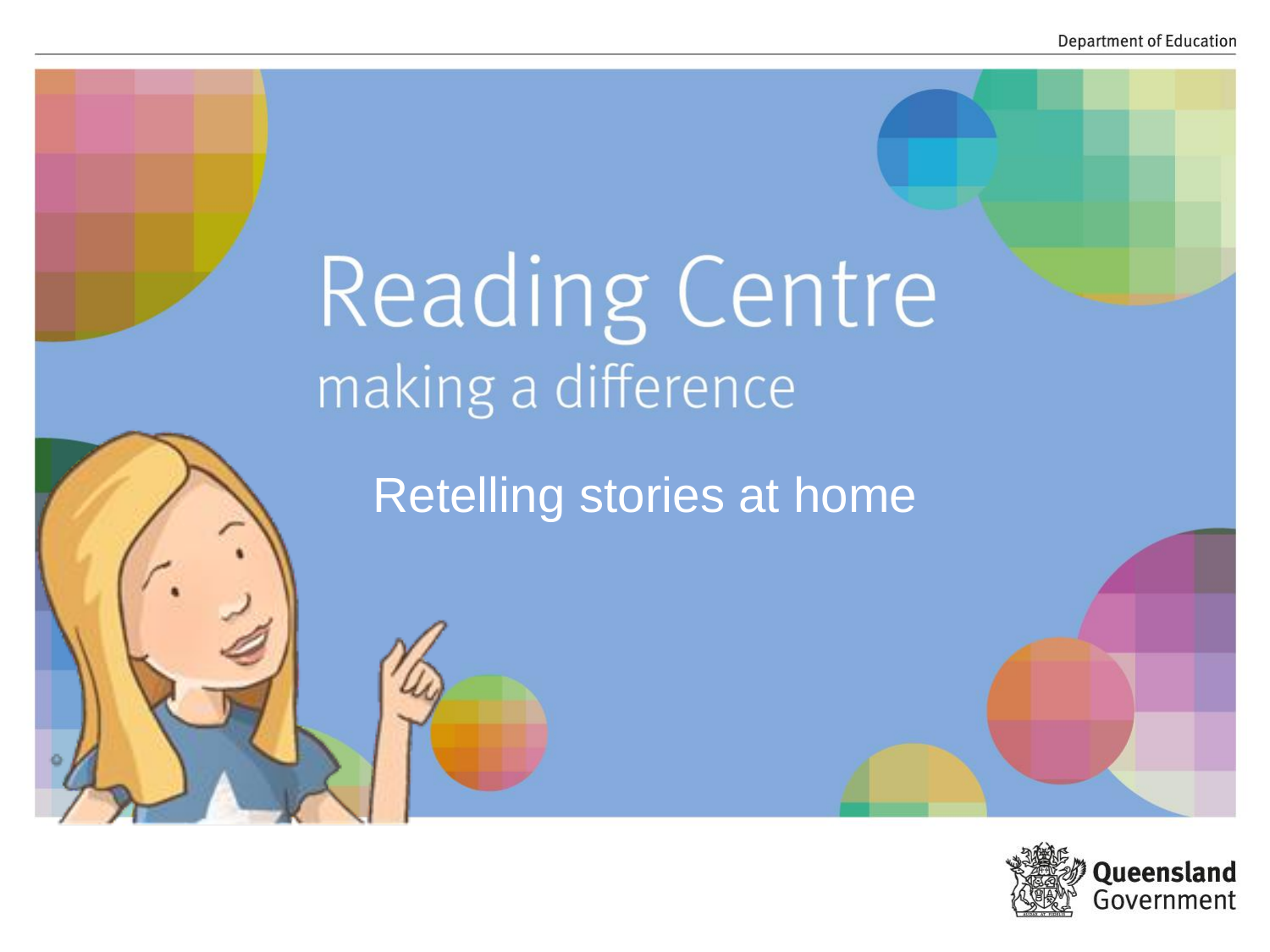

## Retelling stories at home

Building reading comprehension through retelling stories

Adapted from Tell It Again – Q1! © DoE 2017



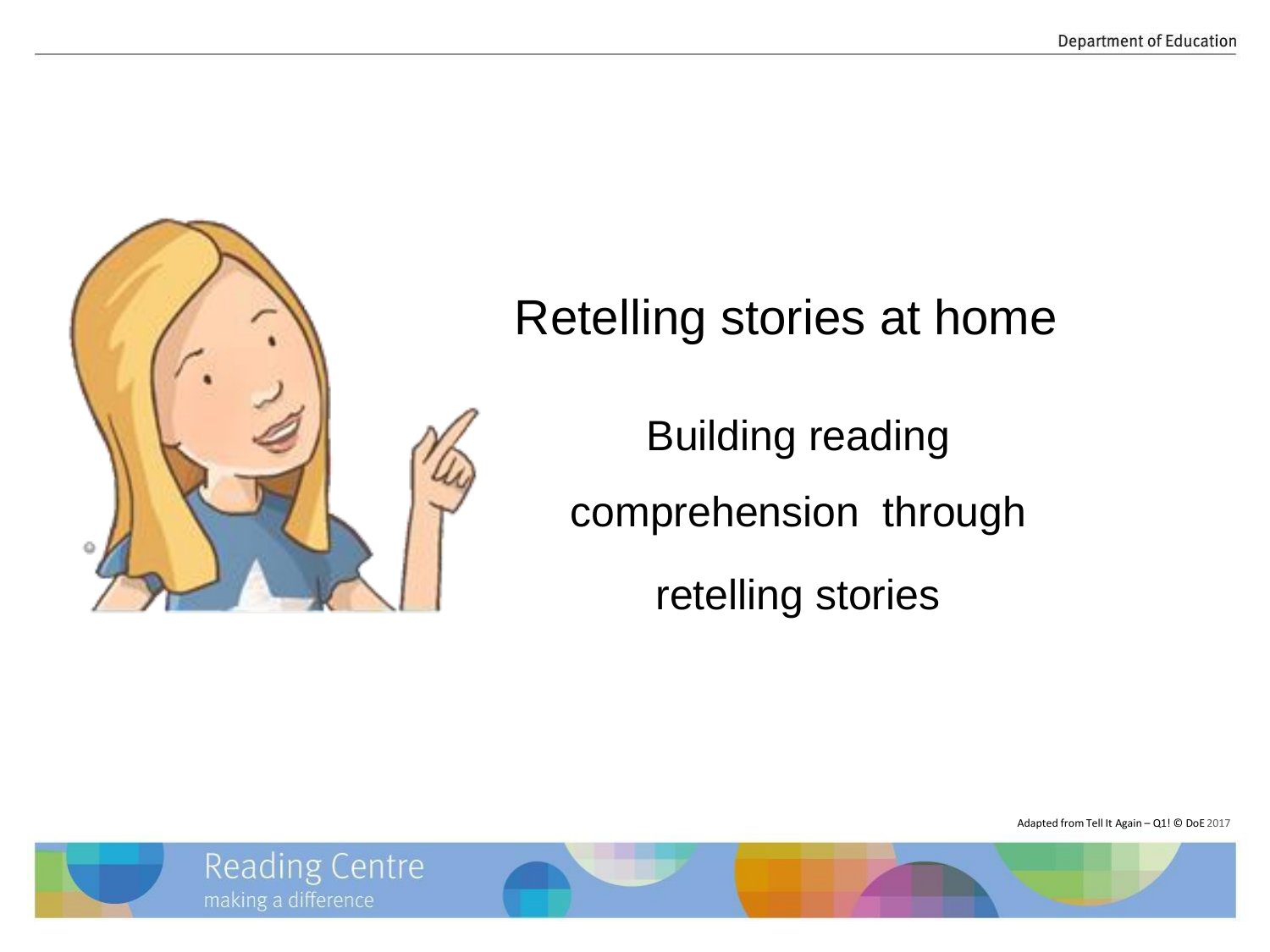## Why is story retell important?

Reading Centre

making a difference



Learning to retell a story is an important skill for building reading comprehension and writing skills in young children.



Children need to develop story telling skills in a spoken format before they can apply them to a written format – to understand stories and to write stories.



To tell a good story children need to understand the components of story structure.

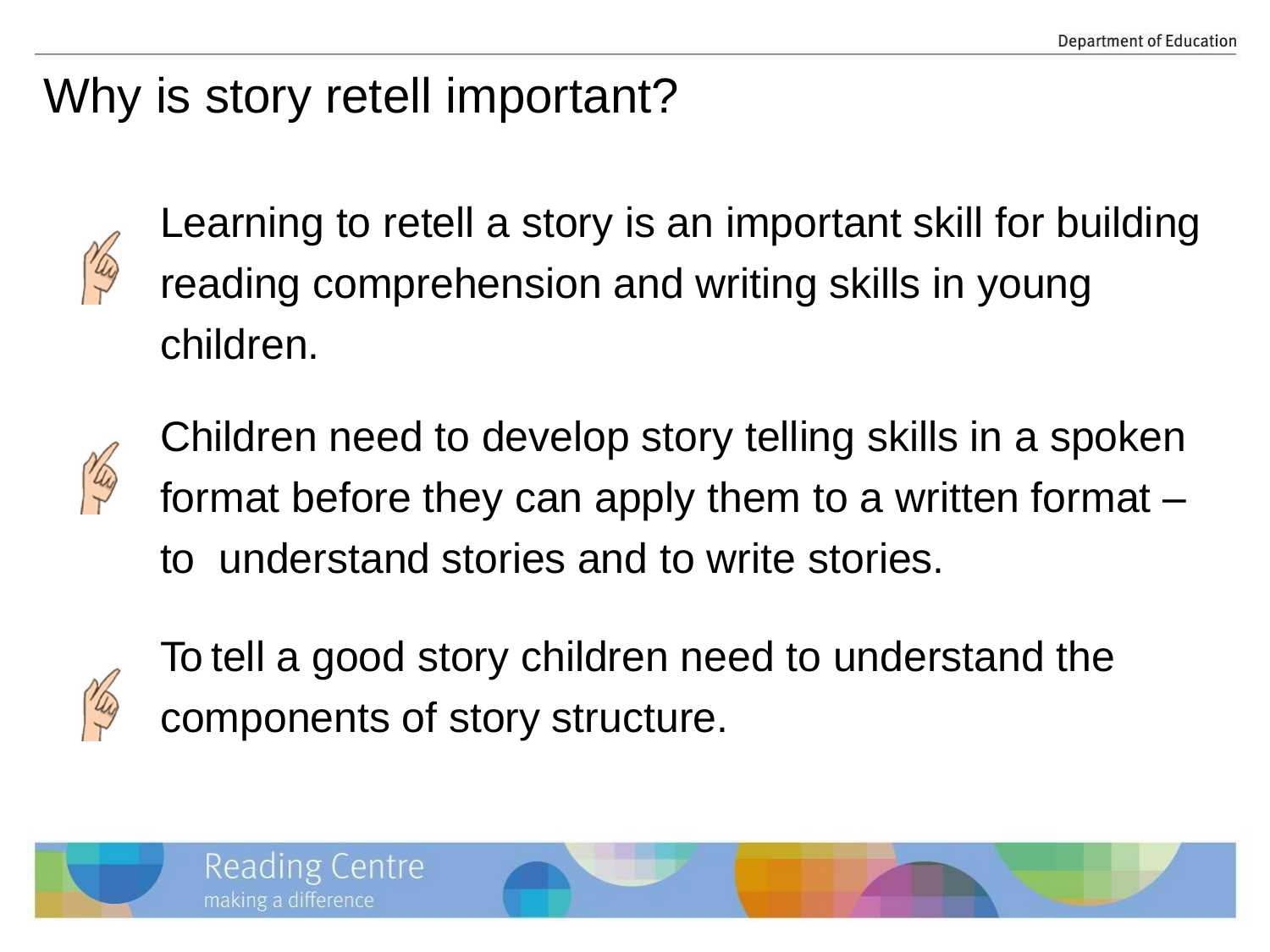



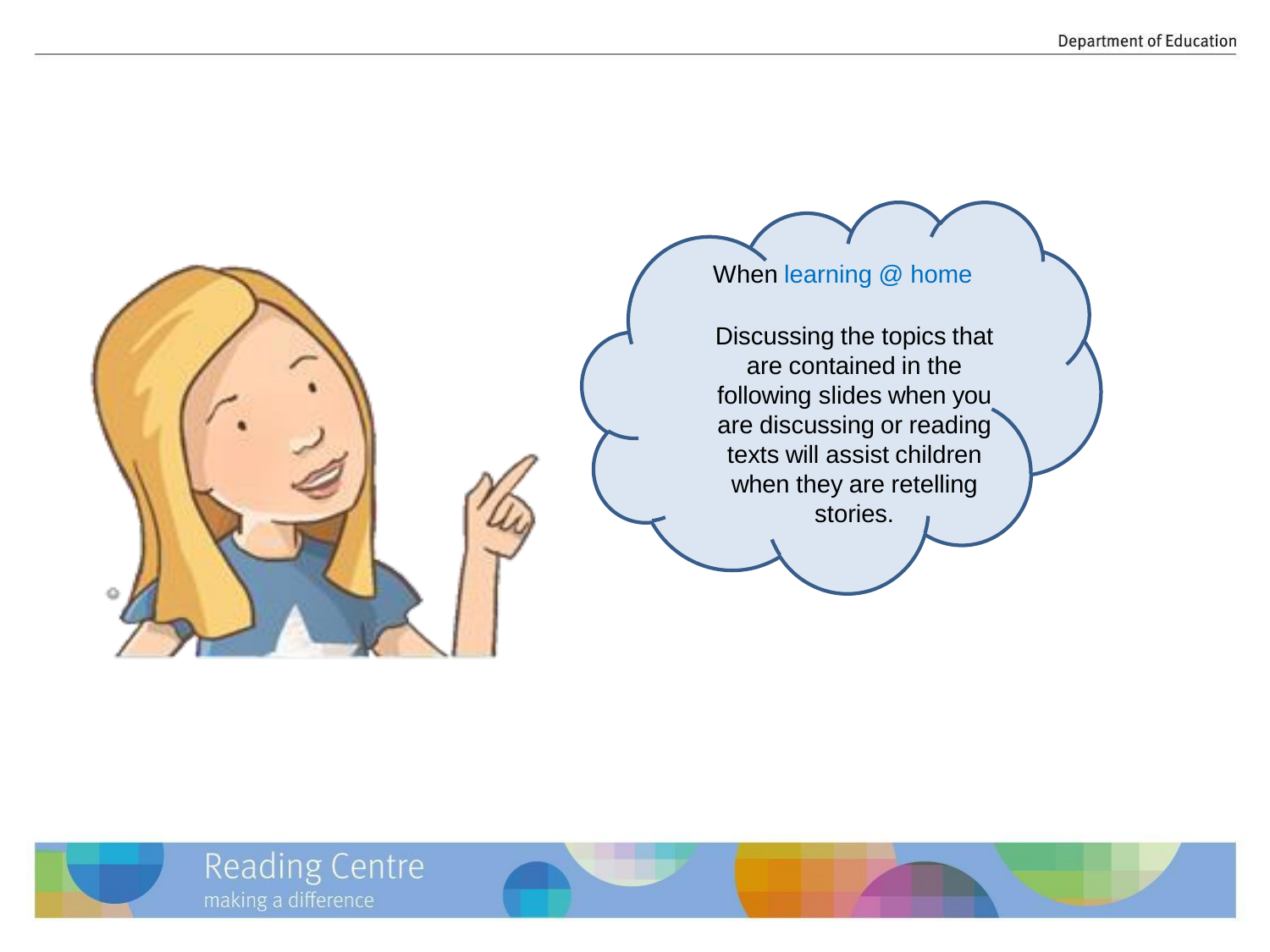### Components of story structure



**Reading Centre** 

making a difference

- Character
- Setting
- Complication or Problem
- Action
- Resolution or Ending
- Feelings

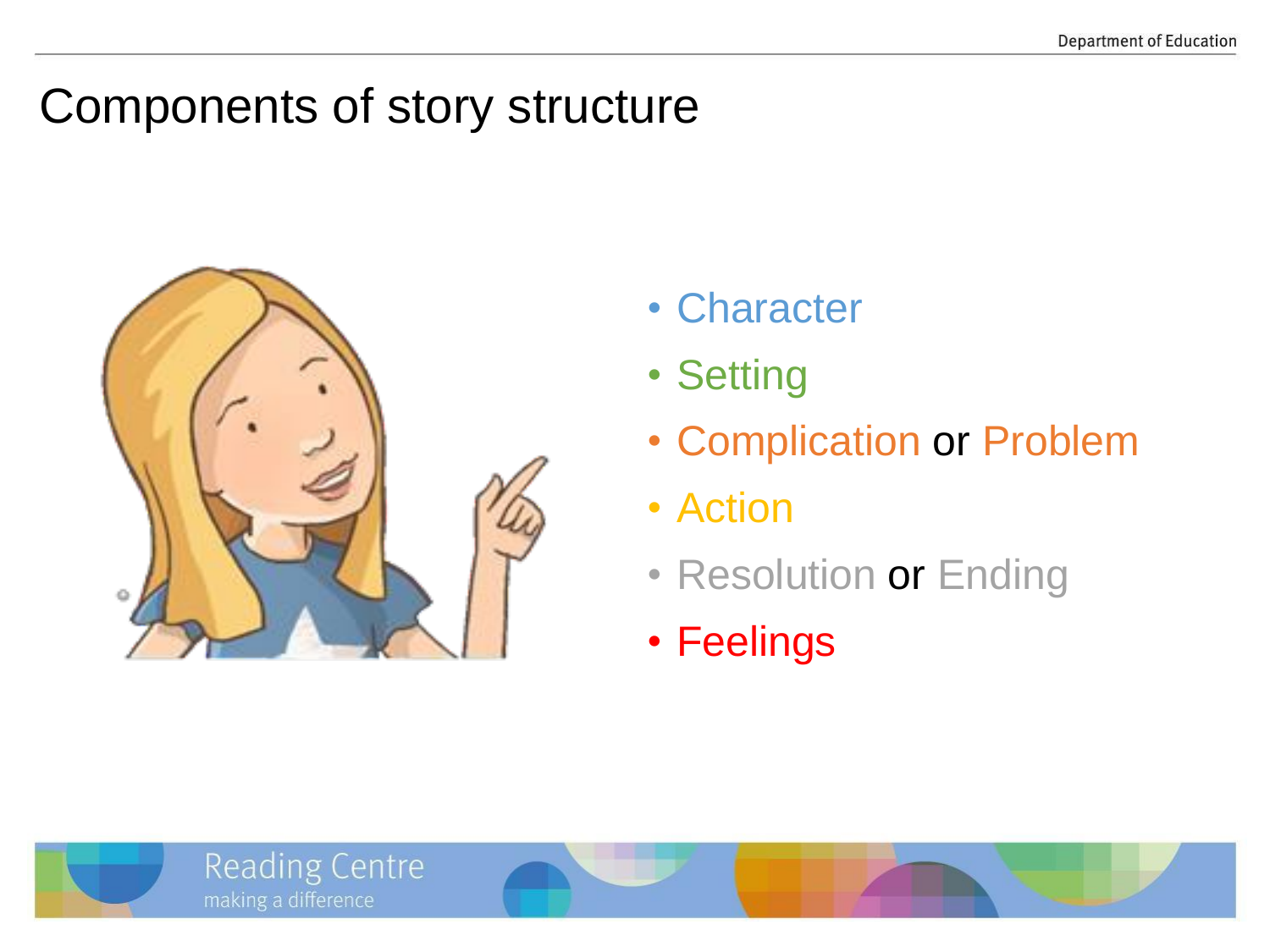### **Characters**



Characters are people or animals in stories.

All stories have characters.

#### When we ask "Who is in the story?" we are talking about the characters.

Characters are the most important part of a story.

Without characters, there would be no story!

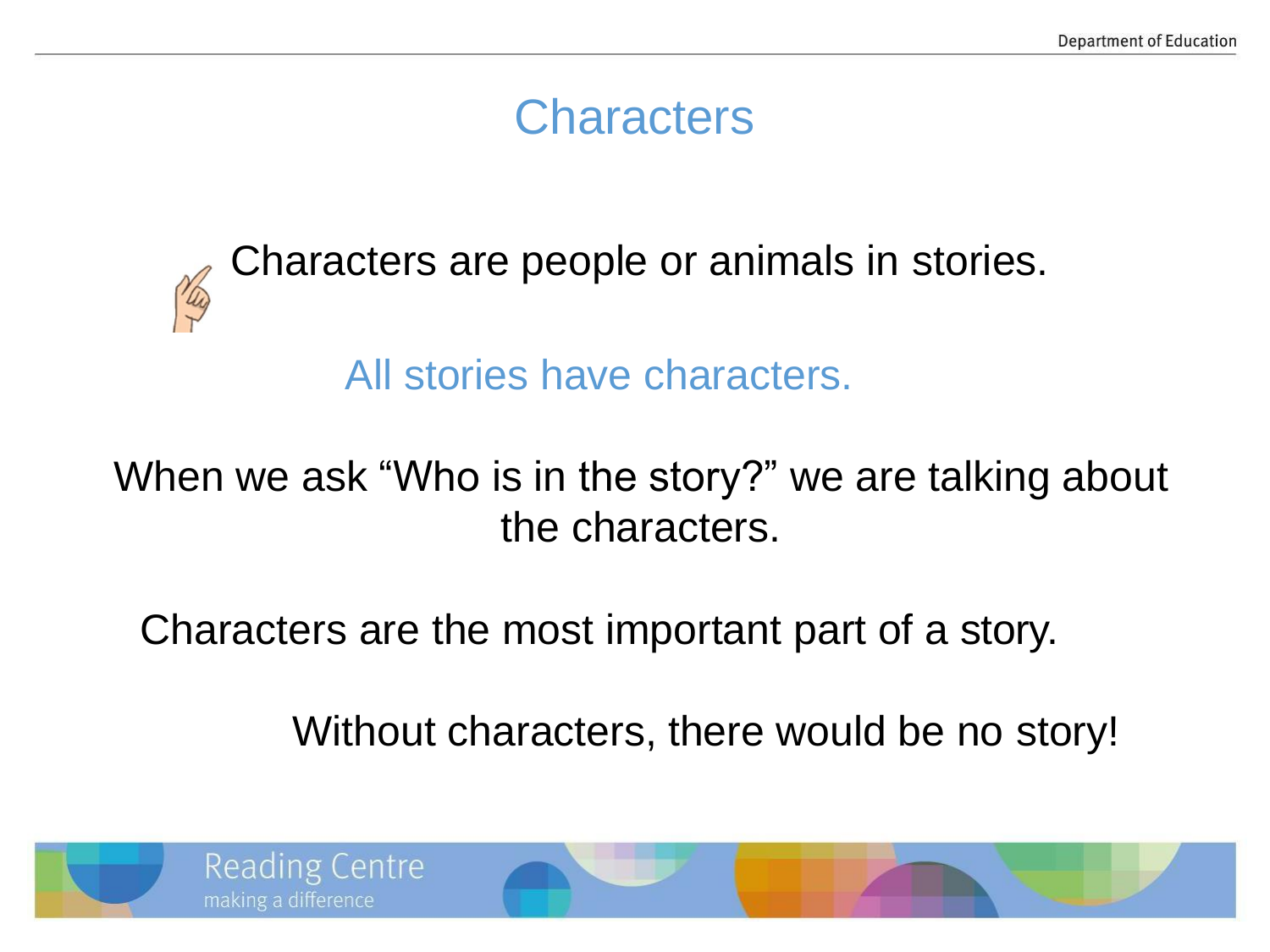A character in a story will usually be a person but can sometimes be an animal, or even a robot or a car!



**Reading Centre** 

making a difference

This icon will help you remember to talk about the characters in your stories.

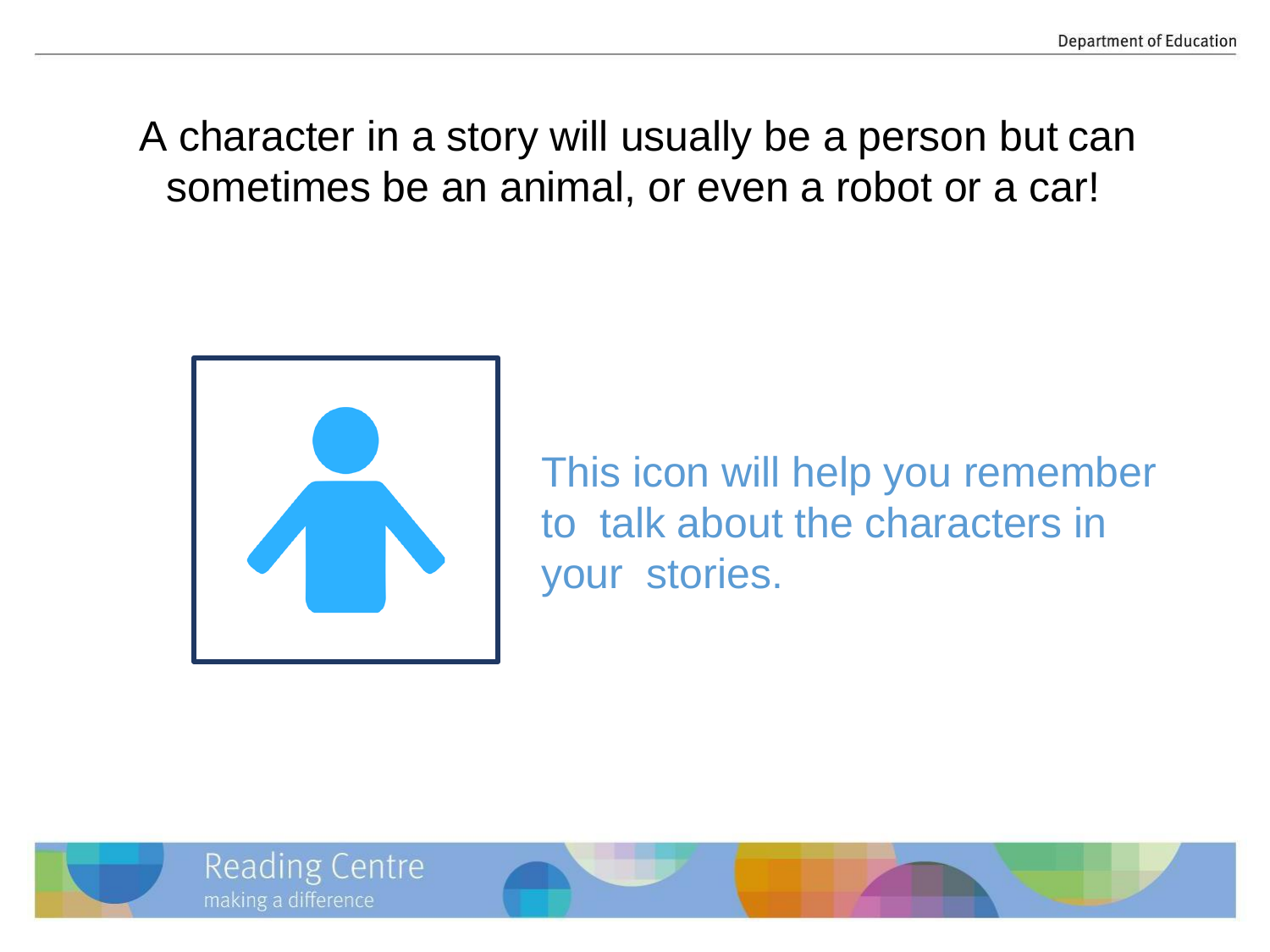## **Setting**

The setting tells us where the story takes place. Yag The setting can also tell us when the story happens.



This icon will help you remember to talk about the setting in your stories.

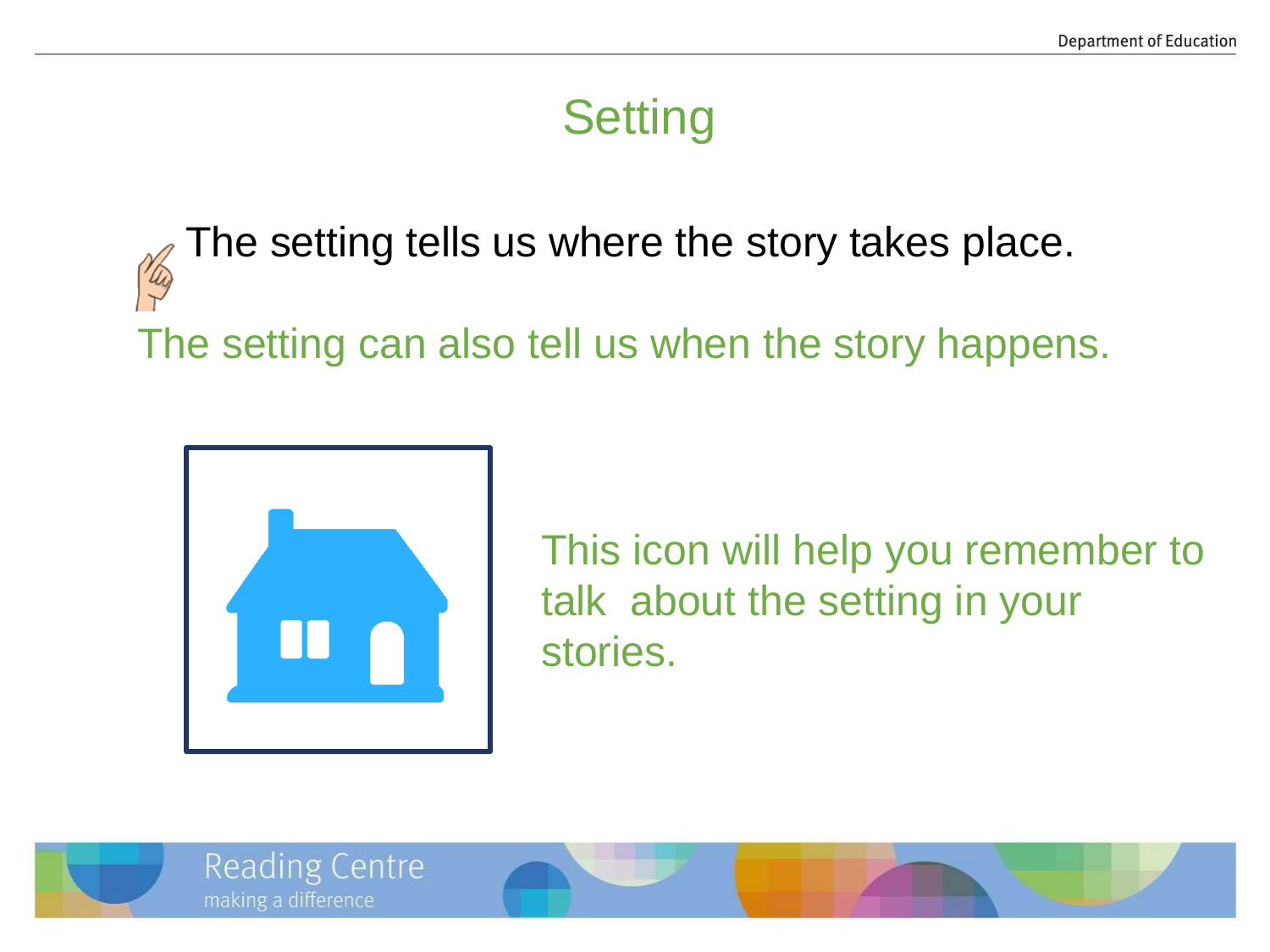## Complication or Problem

The complication is something that happens in the story that gets the story going.

Most interesting stories have a complication that starts the story off and makes the characters go into action.



**Reading Centre** 

making a difference

This symbol reminds us that most stories have a complication.

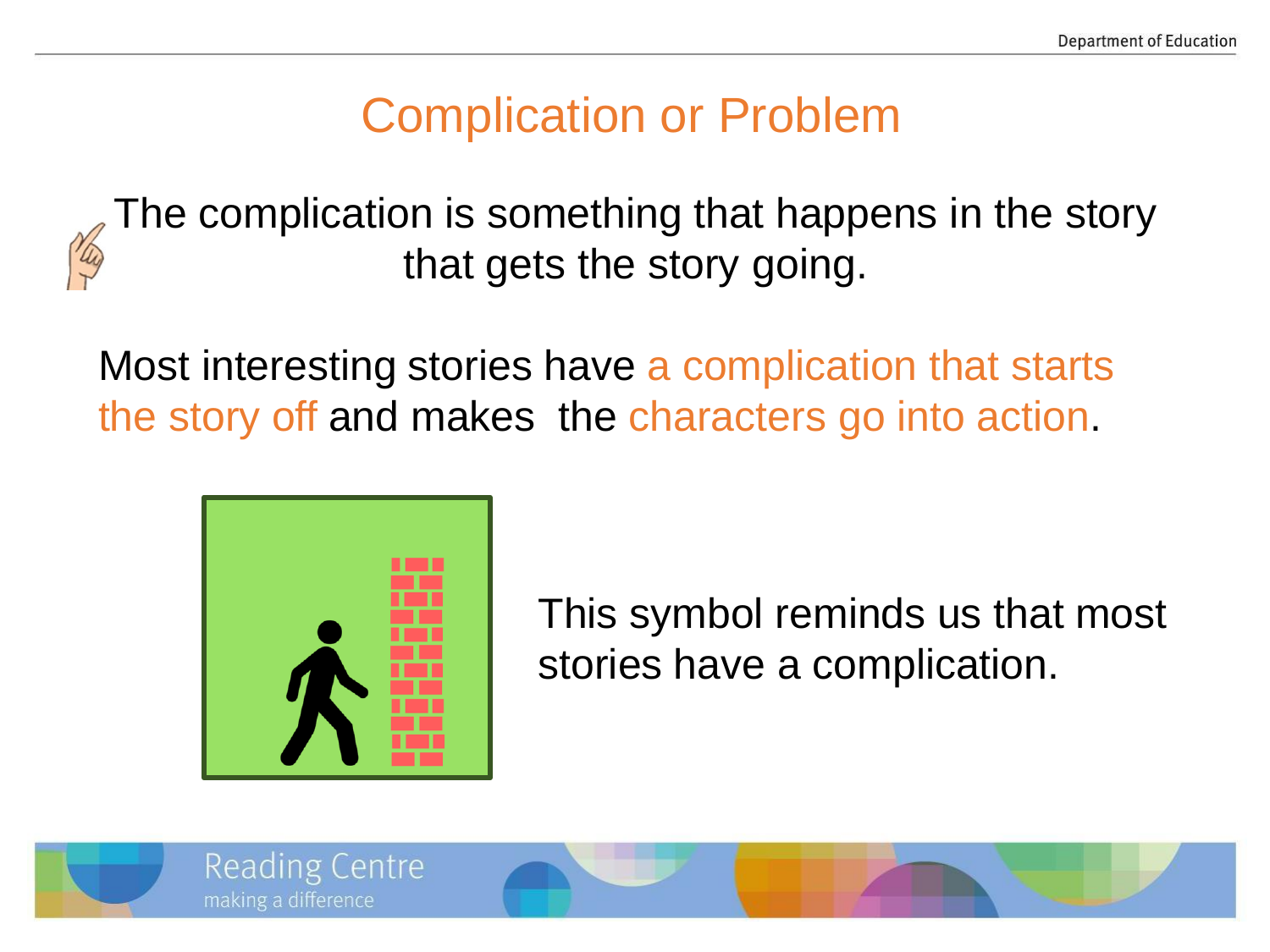## Action



The actions are things the characters do in the story.

The characters usually take actions to solve the complication.

All stories have actions.

The characters might need to plan and do lots of different actions during the story.



**Reading Centre** 

making a difference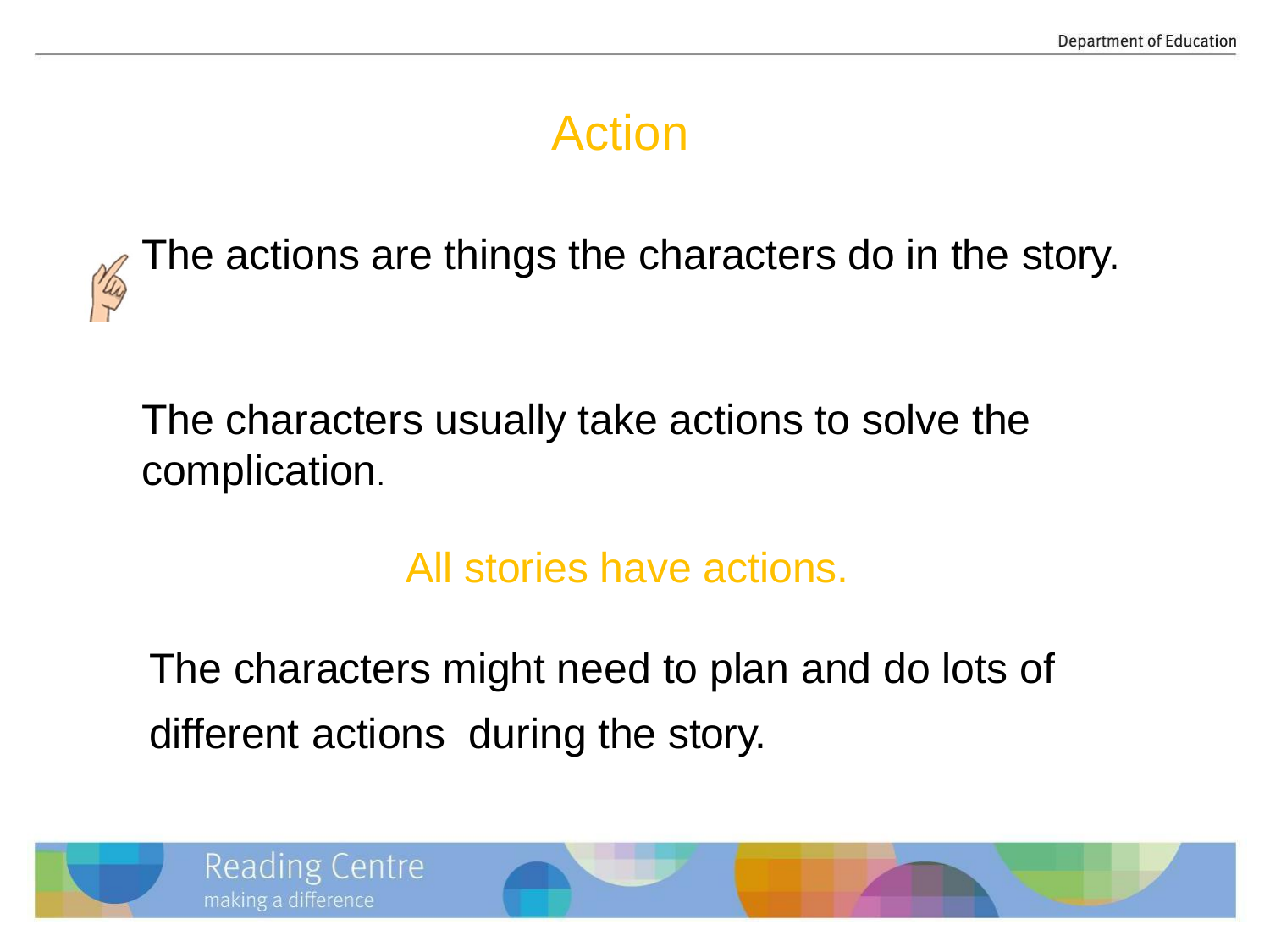

#### This icon reminds us that all stories have actions in them.



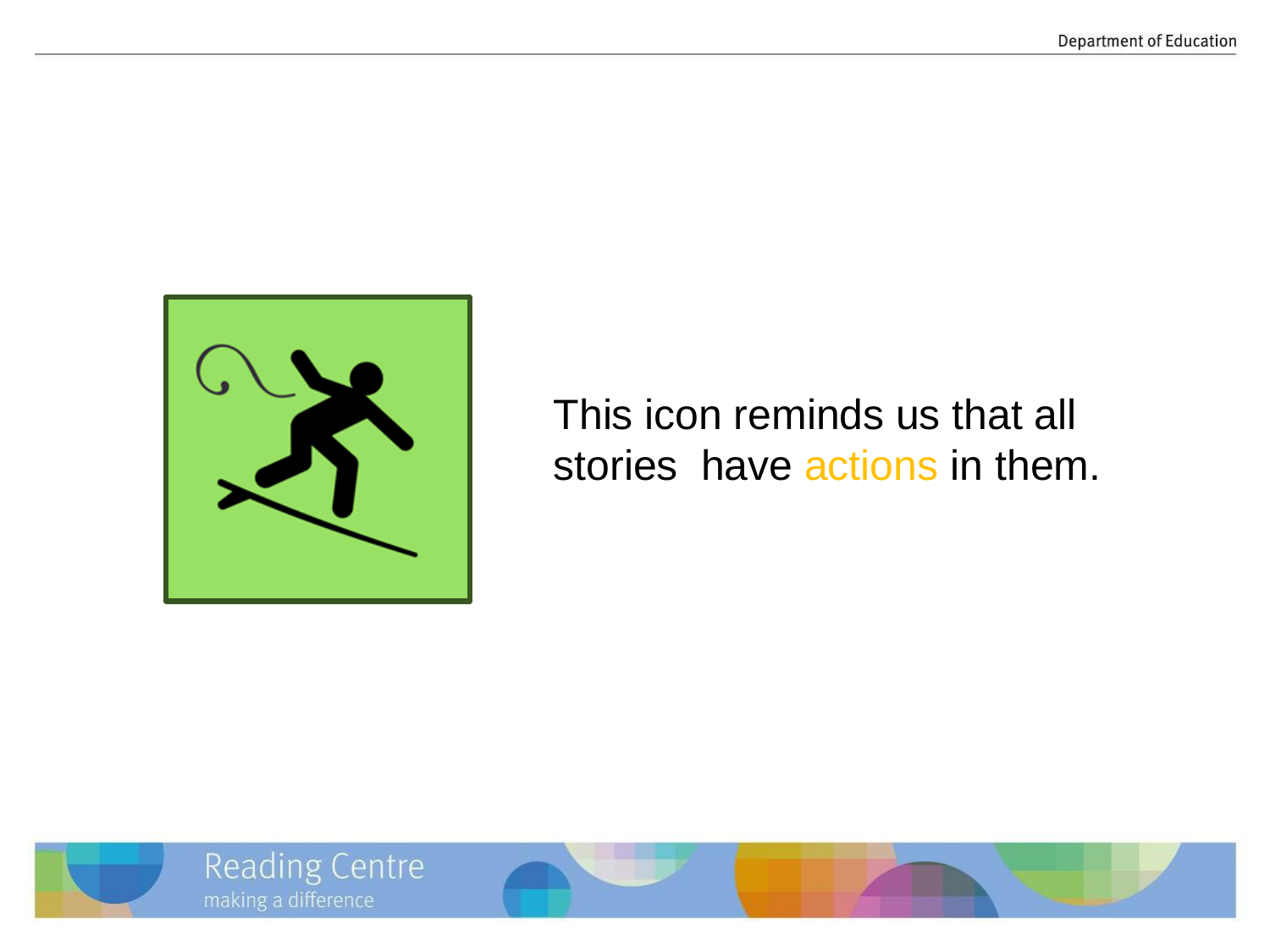## Resolution or ending



The resolution of a story happens because of the actions the characters take.

The resolution is the way the story ends.

A story always has words at the end that wrap up the story.

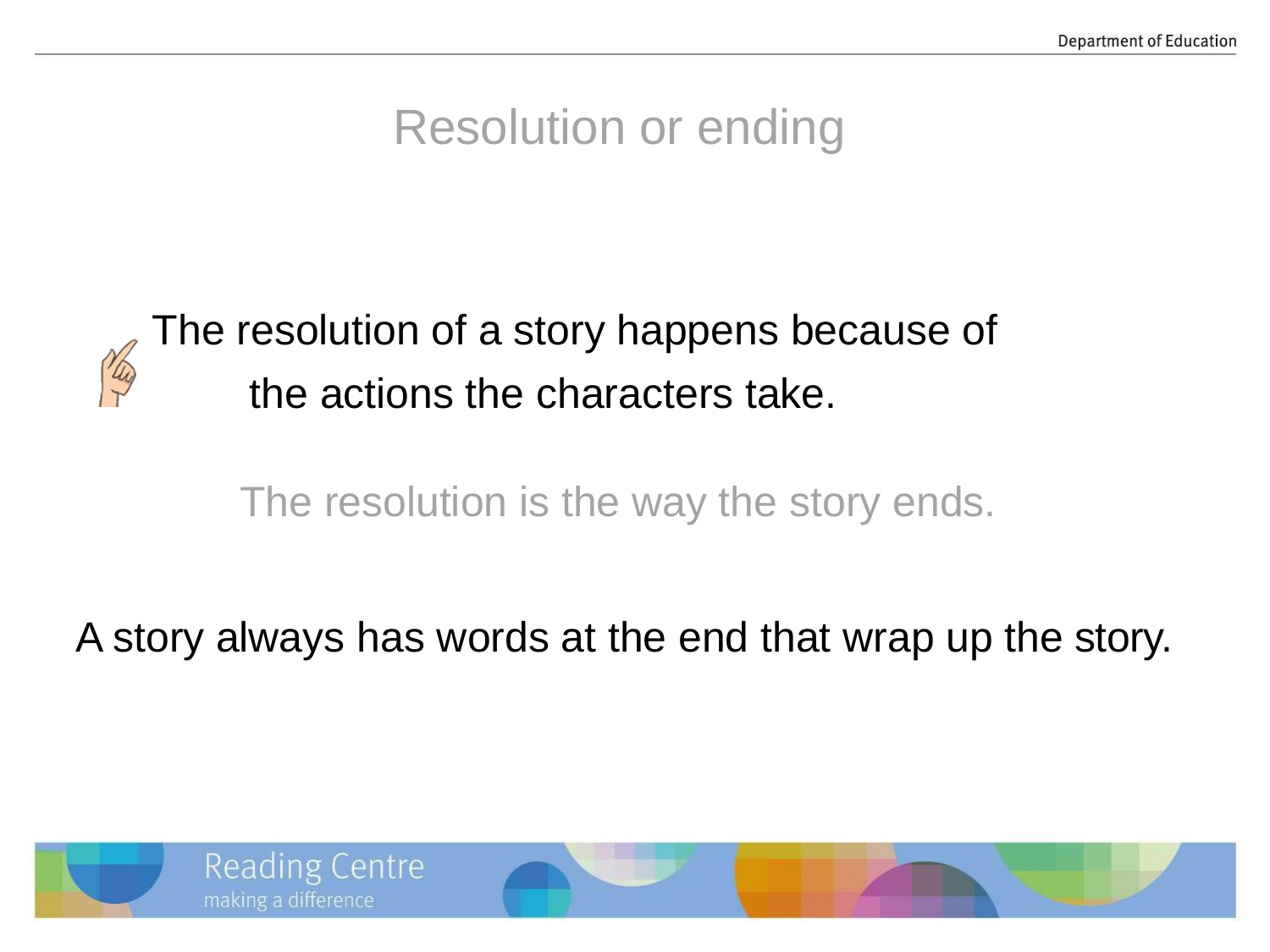

This icon reminds us that all stories need to have a resolution.



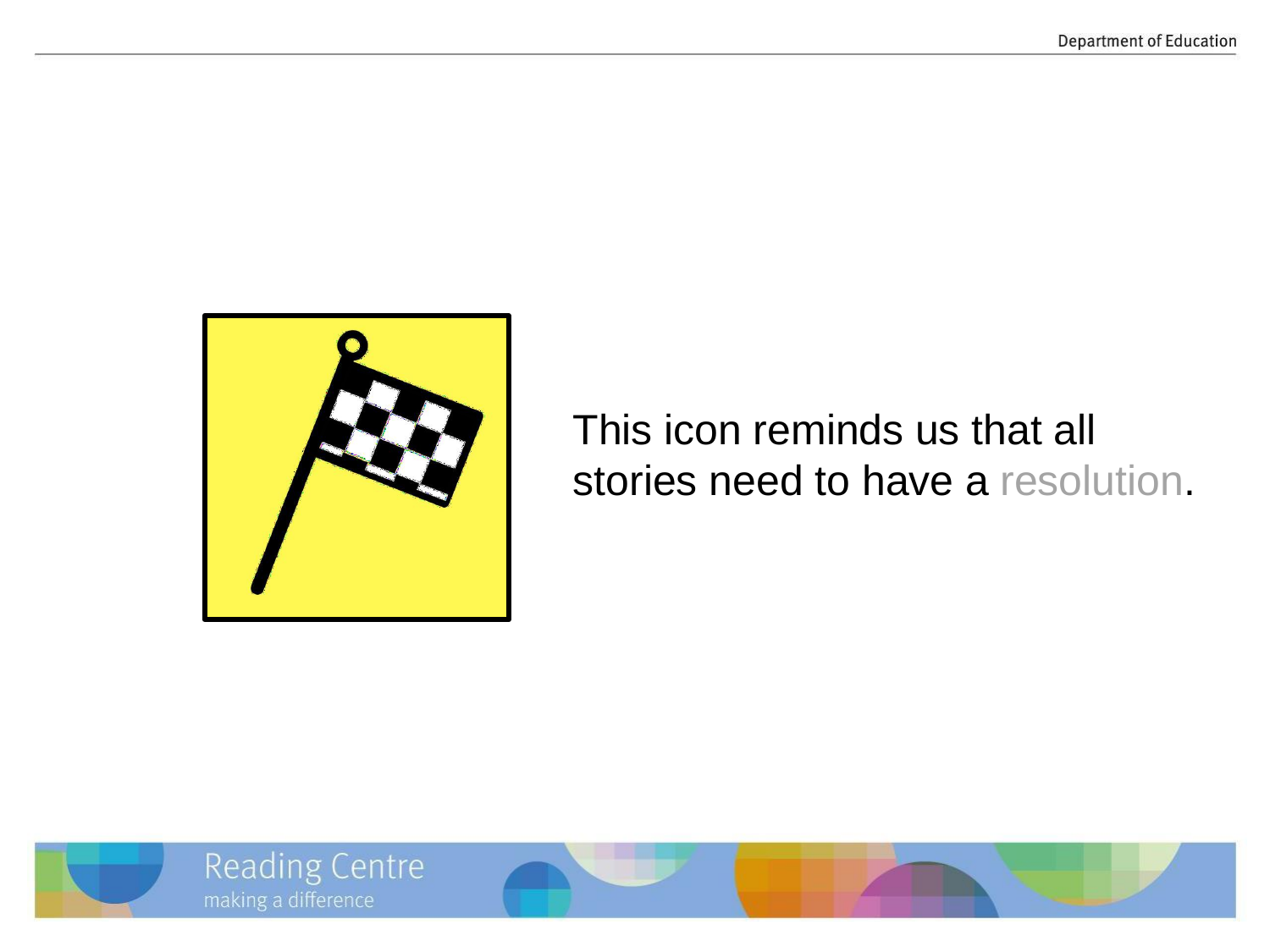## **Feelings**



Characters have feelings about things that happen in the story.

#### Feelings can happen all through the story.

Characters can feel angry, sad, worried, scared or happy.

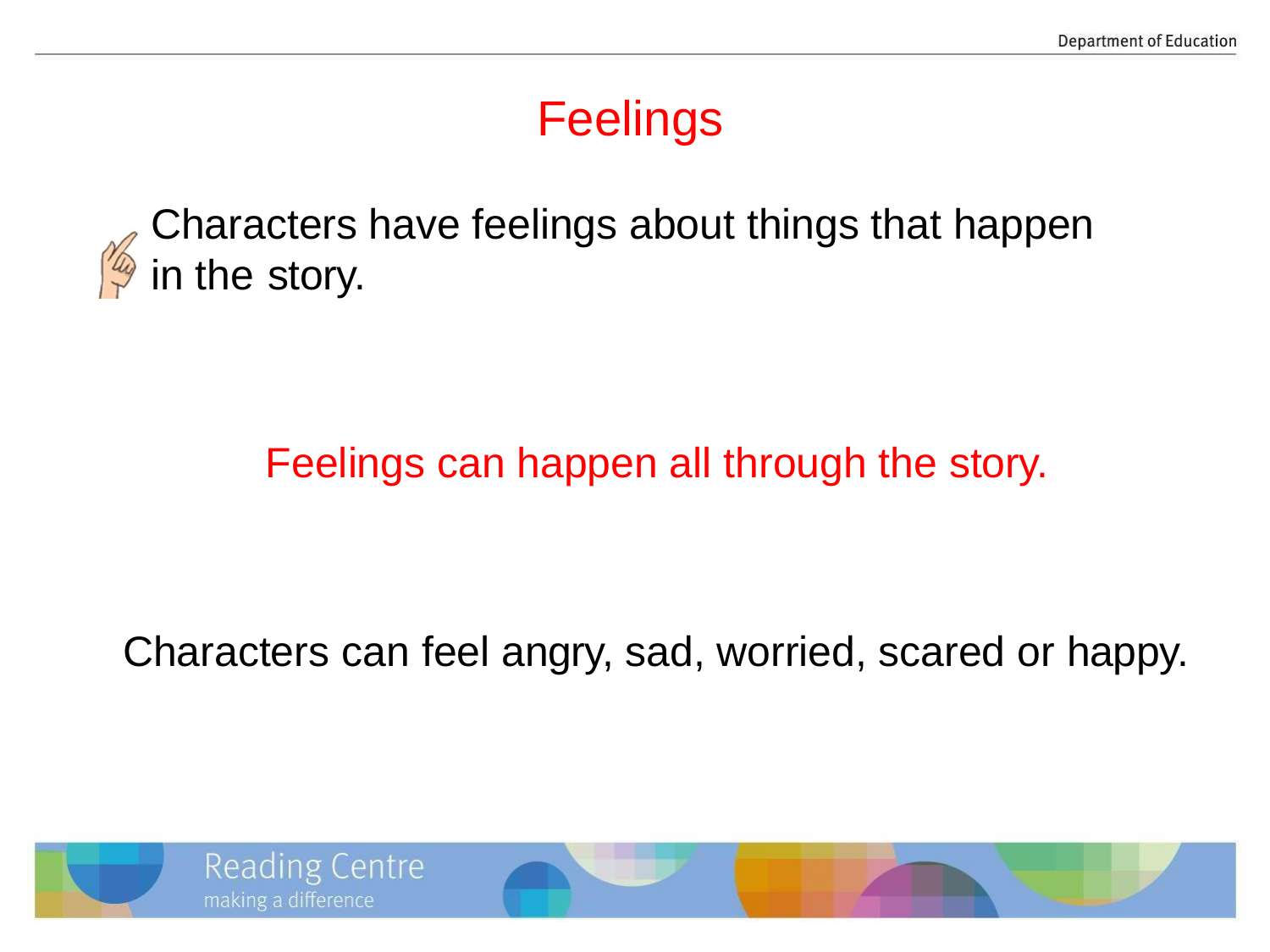

This icon reminds us about the feelings characters have in stories.



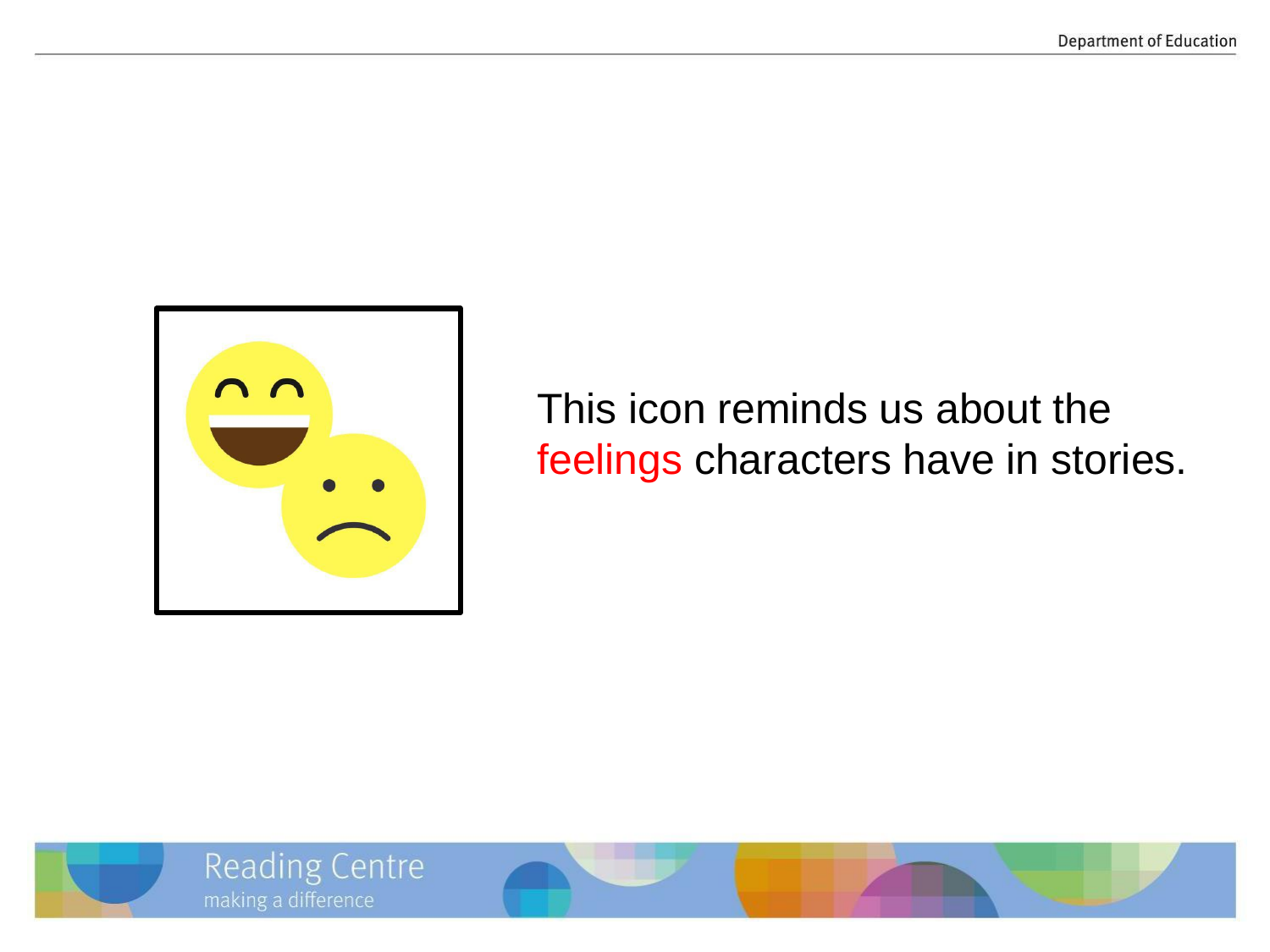**Reading Centre** 

When learning @ home you can also use gestures.

Gestures act as a prompt for children and can help them to remember to include all the components in their retelling stories.

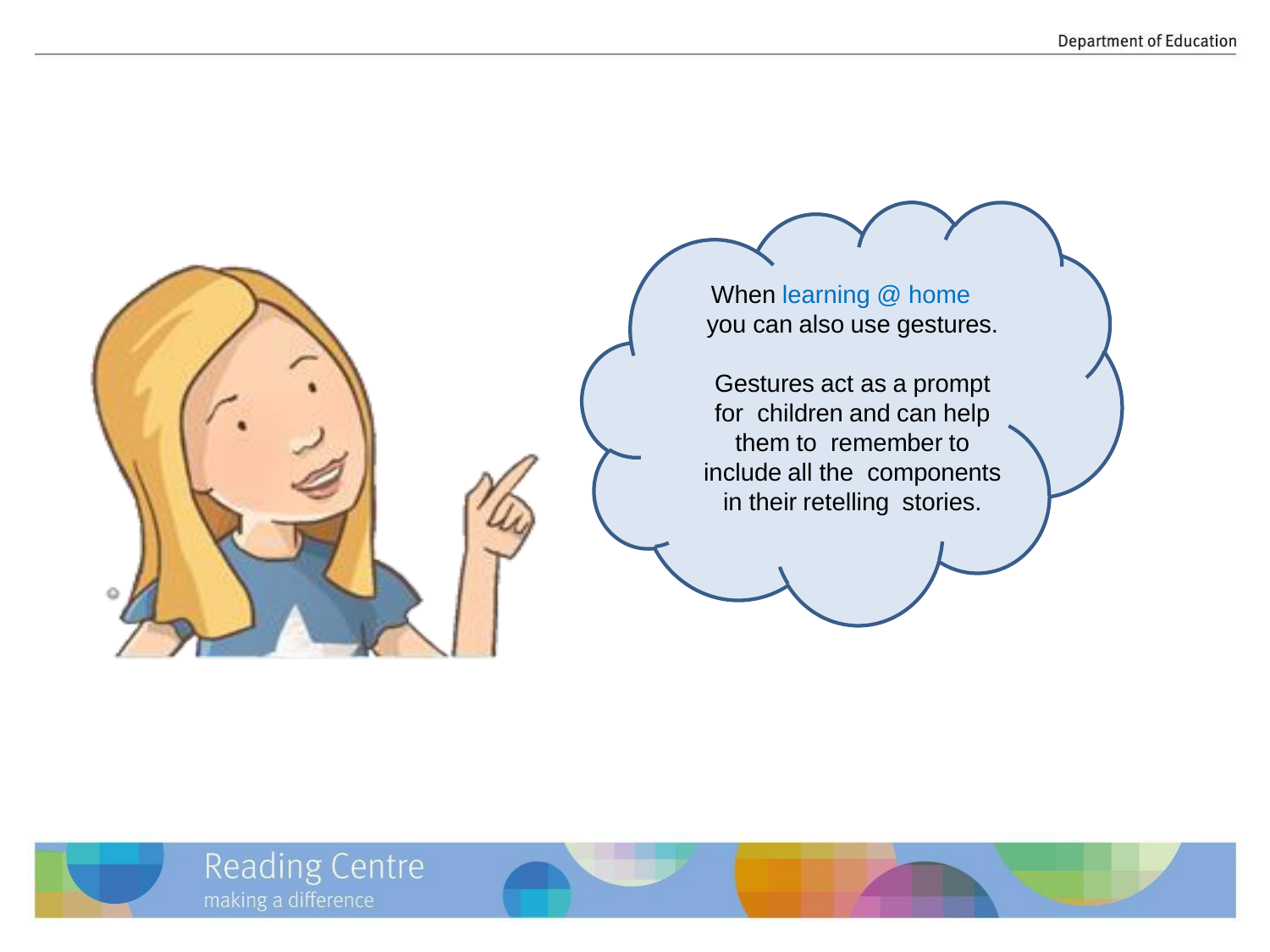#### **Gestures**



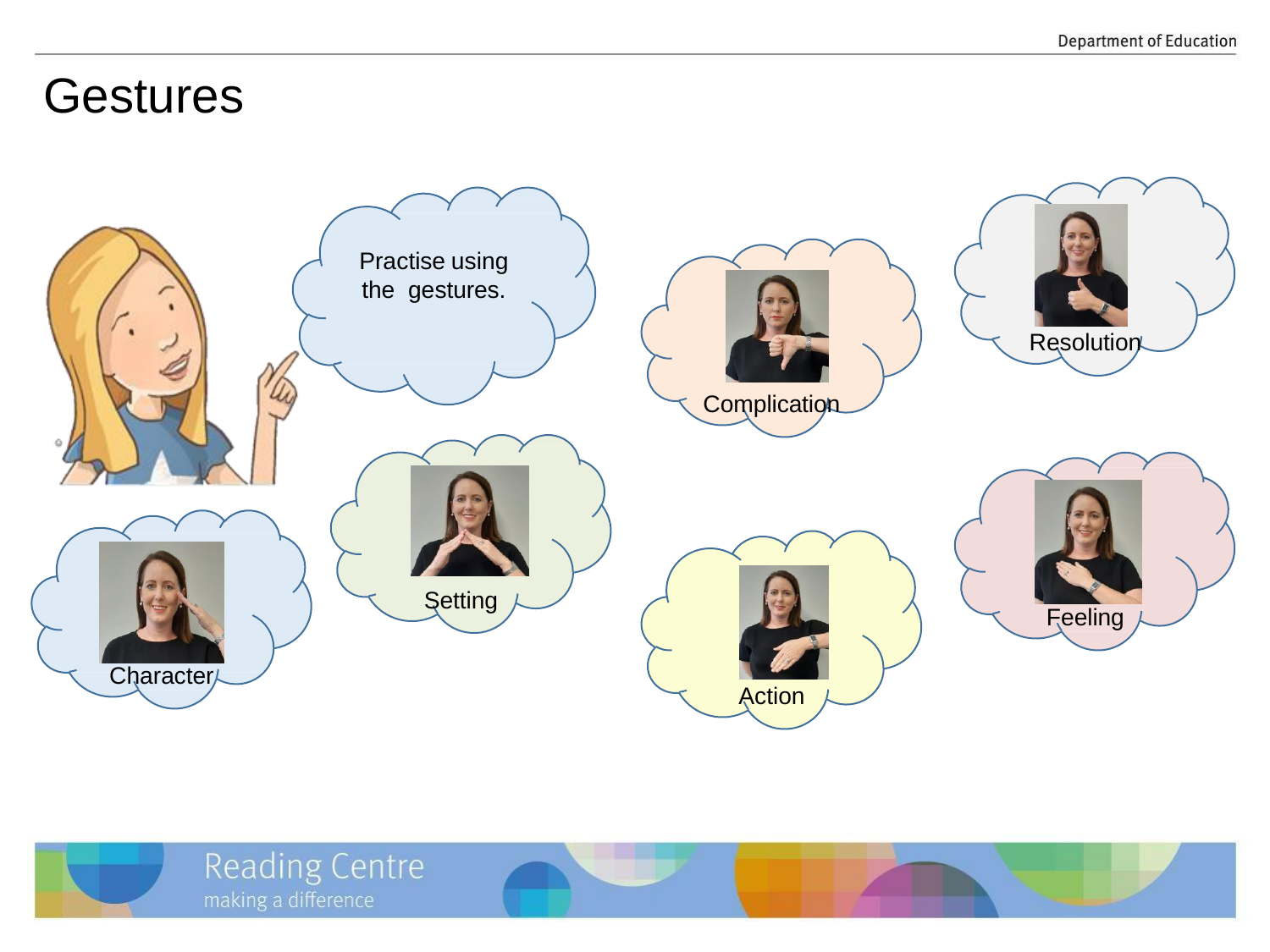

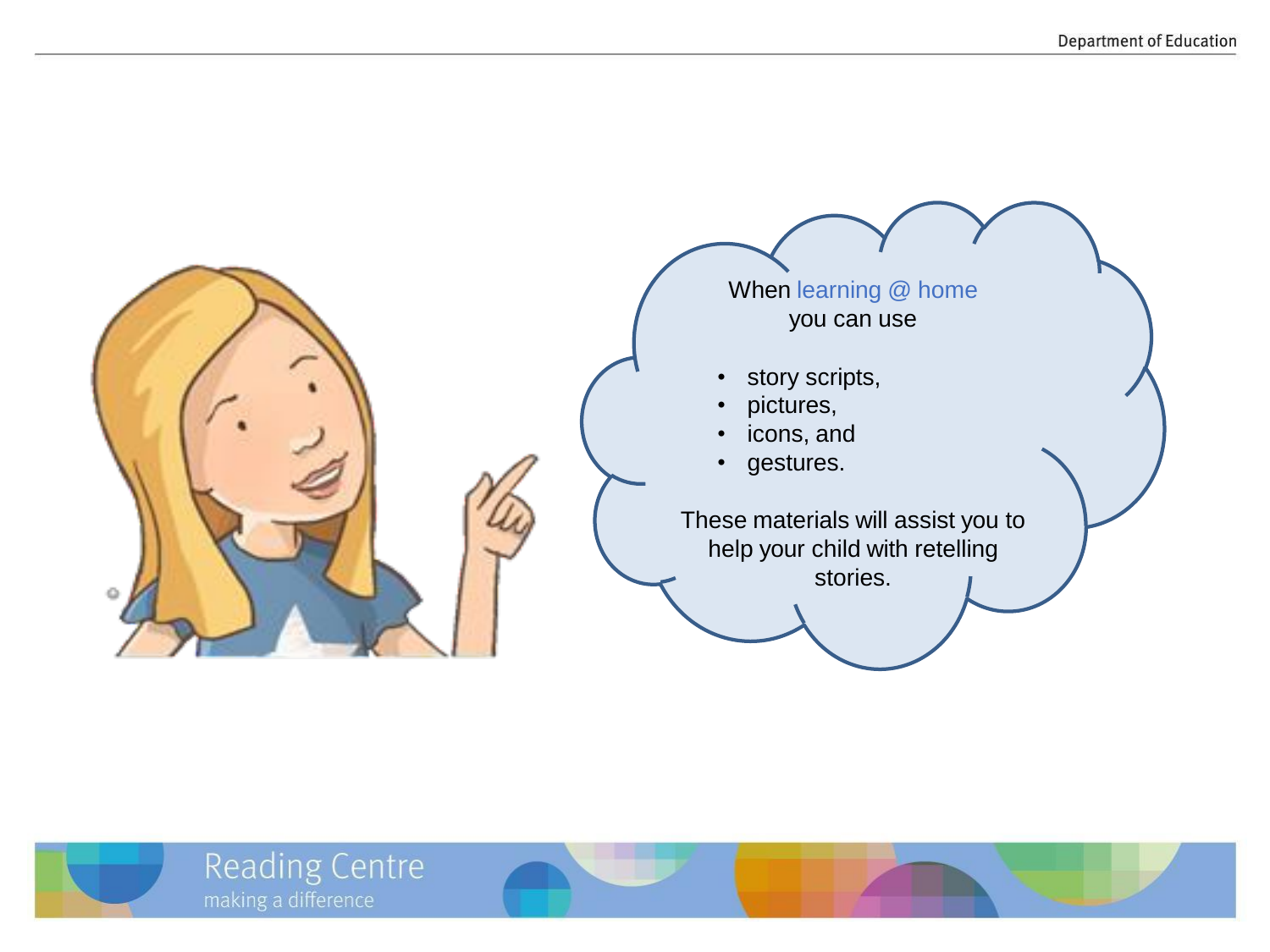## Story scripts



**Reading Centre** 

making a difference

All of the story scripts contain a complete episode and the same important story elements

- **character**
- **setting**
- complication
- action and resolution
- feelings

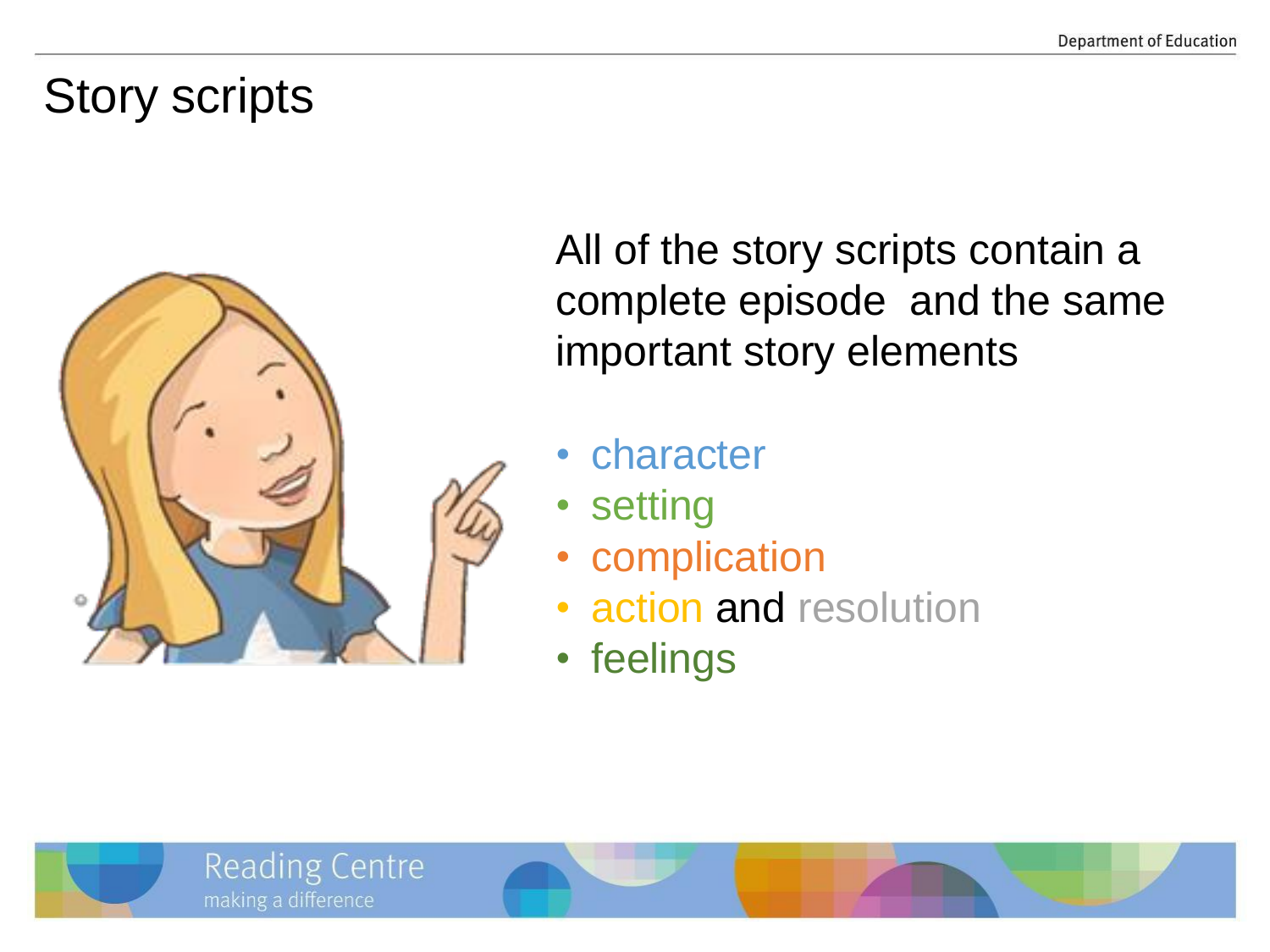#### When learning @ home The following slides will give you an example of the story that is

being read and where the icon cards which represent each of the elements, fit.



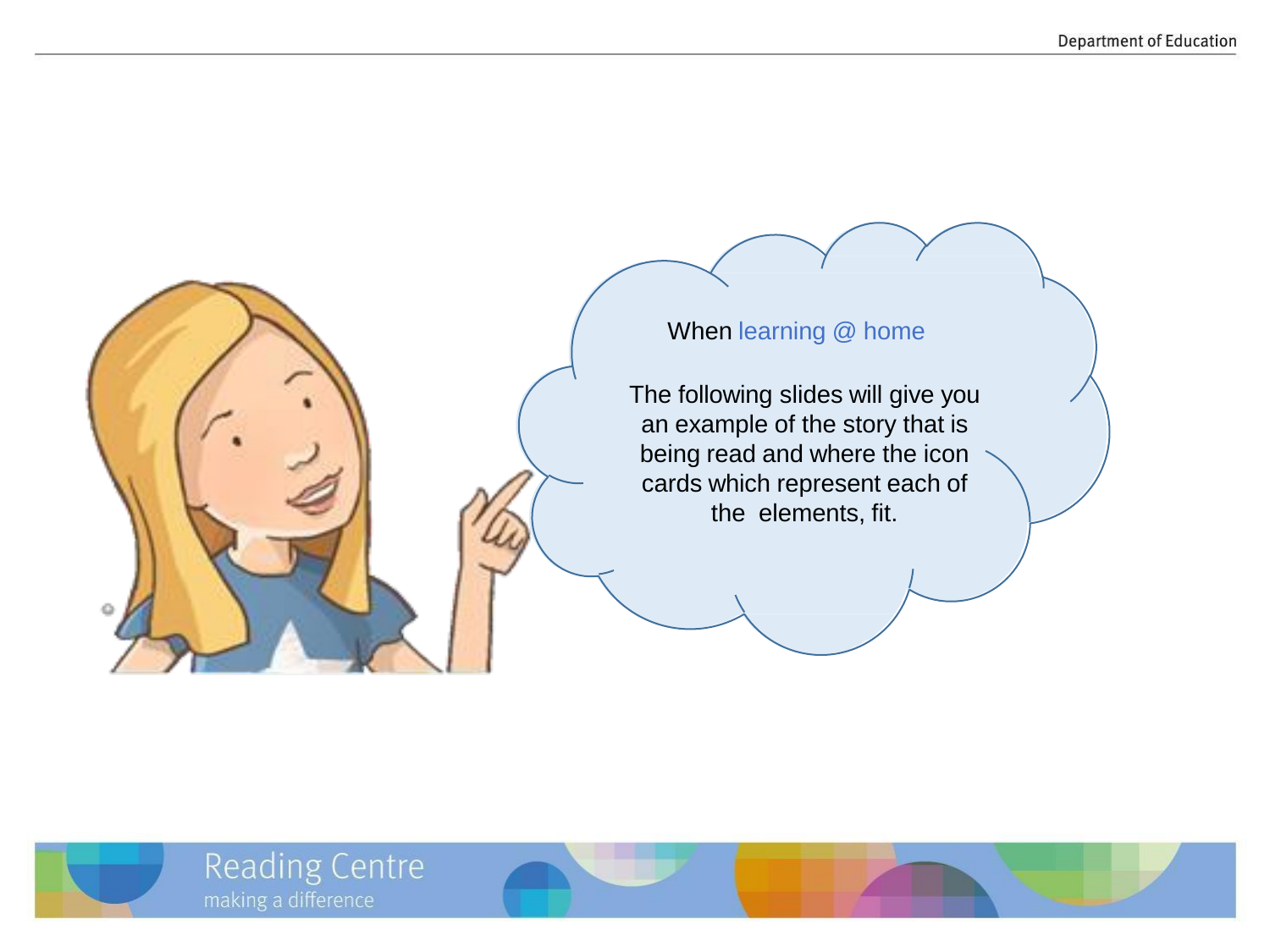#### The adult reads the story



One beautiful sunny day, Mae, a happy little girl, was playing in the yard with her brand new ball. Her dog quietly sat watching Mae having fun with the ball.



After a while Mae decided that she would get help from her Dad who had come out into the garden when he heard her crying. She explained "The dog has stolen my ball and I can't catchhim.



Suddenly her dog snatched Mae's ball and ran away with it. Shechased after her pesky dog but he ran faster and faster until she fell over. Mae was upset and cried because she couldn't catch that naughty dog.



When Dad caught the dog he took the ball out of his mouth. Maewas happy because she finally had her ball back and decided to keep it away from her naughty dog.



**Reading Centre** making a difference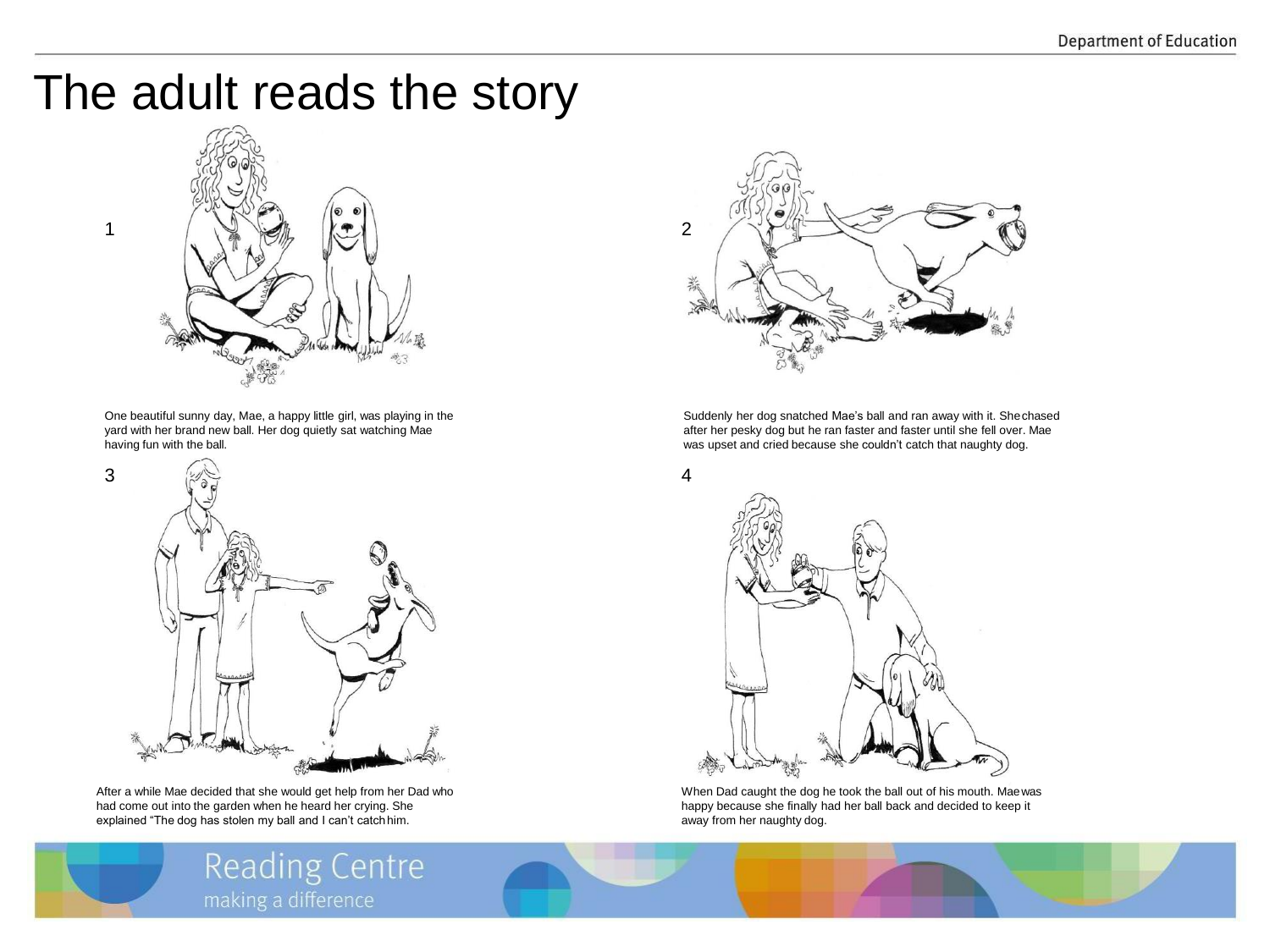## The child places the icons when they hear a story element

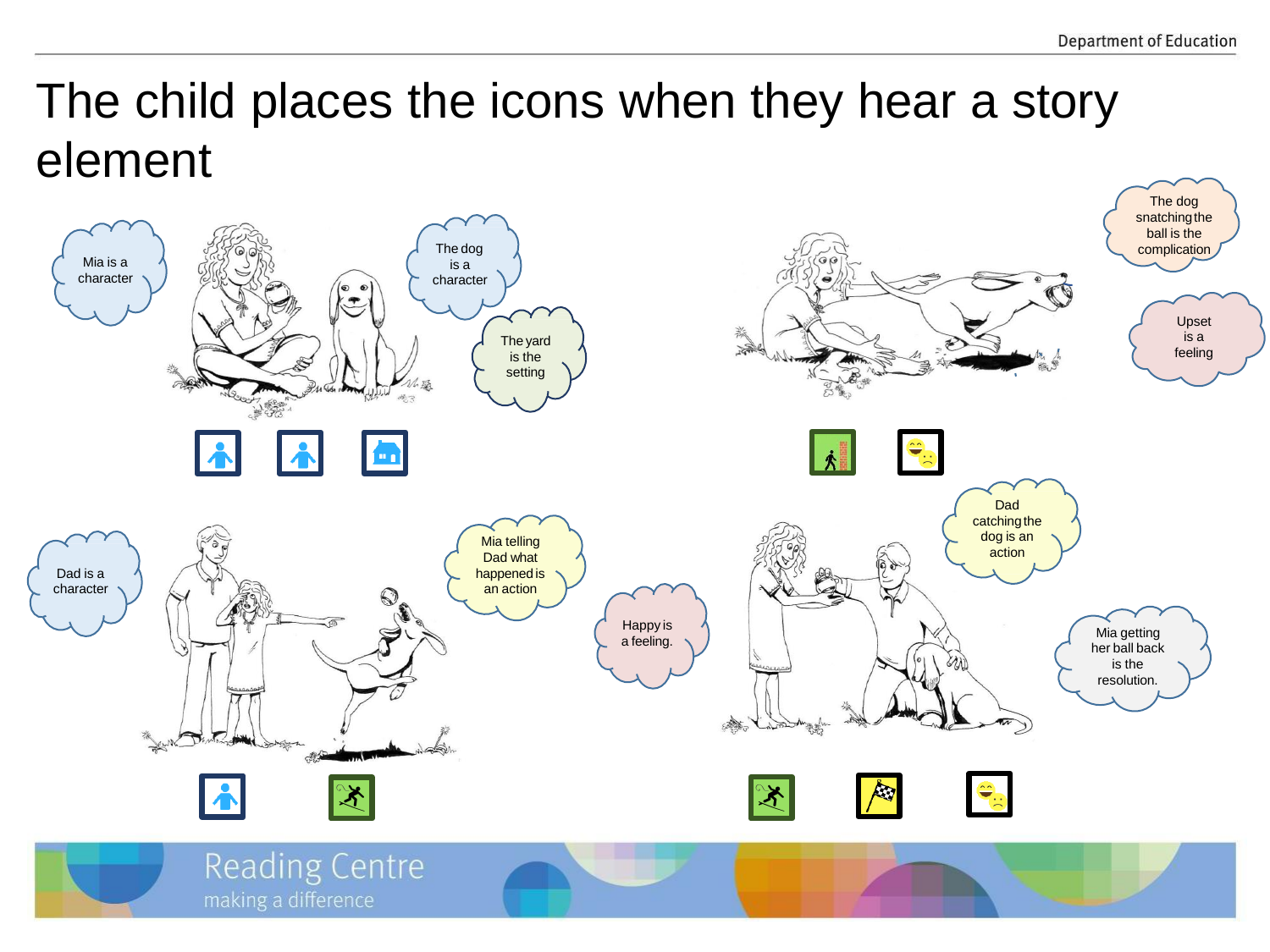

With practice, your child will increase their ability to identify each of the elements in these stories and many others that they read.

Always remember to praise and encourage your child for their efforts.